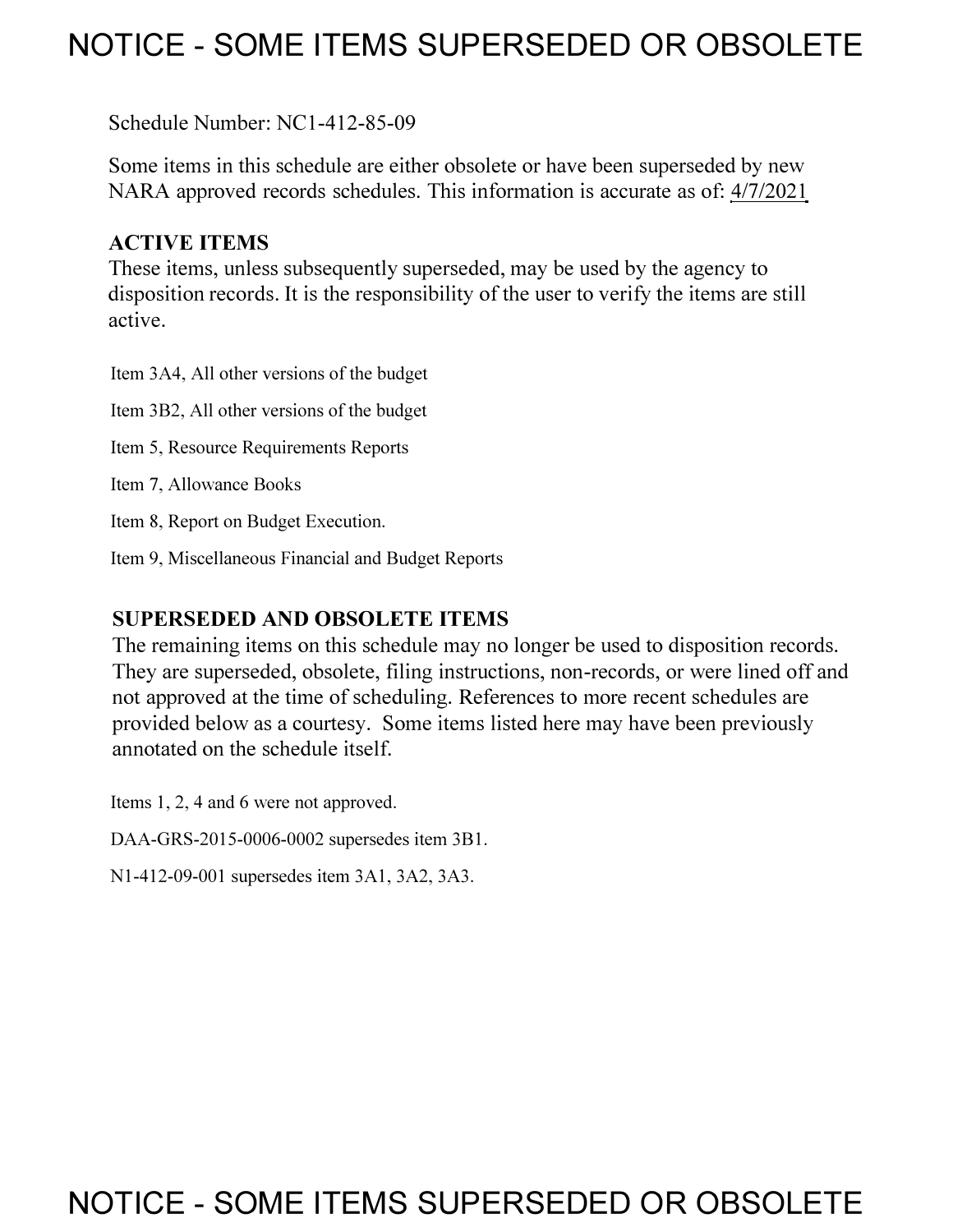| $\blacksquare$<br>$\epsilon$                                   |             |                                                                       |
|----------------------------------------------------------------|-------------|-----------------------------------------------------------------------|
| <b>REQUEST FOR RECORDS DISPOSITION AUTHORITY</b>               |             | <b>LEAVE BLANK</b>                                                    |
| (See Instructions on reverse)                                  |             | JOB NO                                                                |
|                                                                |             | $NC1 - 412 - 85 - 9$                                                  |
| TO GENERAL SERVICES ADMINISTRATION.                            |             |                                                                       |
| NATIONAL A M OV E A ND REO RDS S BV IC E WA SHN GTON, CD 20408 |             | DATE RECEIVED                                                         |
| 1. FROM (AGENCY OR ESTABLISHMENT)                              |             | $1 - 3 - 85$                                                          |
| Environmental Protection Agency                                |             | NOTIFICATION TO AGENCY                                                |
| 2. MAJOR SUBDIVISION                                           |             | In accordance with the provisions of 44 U.S.C. 3303a the disposal re- |
| <b>Budget Division</b>                                         |             | quest, including amendments, is approved except for items that, may   |
| 3. MINOR SUBDIVISION                                           |             | be stamped "disposal not approved" or "withdrawn" in column 10        |
| 4. NAME OF PERSON WITH WHOM TO CONFER                          | 5. TEL EXT. | 2-16-57                                                               |
| Thomas Tasker                                                  | 382-5911    | Archievit of the United States<br>Date                                |

**6. CERTIFICATE OF AGENCY REPRESENTATIVE** 

I hereby certify that I am authorized to act for this agency in matters pertaining to the disposal of the agency's records; that the records proposed for disposal in this Request of \_**\_4** \_\_ page(s) are not now needed for the business of this agency or will not be needed after the retention perio $\mathsf{d}\mathsf{s}$  specified.

 $\Box$  A Request for immediate disposal.

 $\boxed{\rightarrow}$  B Request for disposal after a specified period of time or request for permanent retention.

| C. DATE              | D. SIGNATURE OF AGENCY REPRESENTATIVE                                                                                                                                                                                                                                                     | E. TITLE                          |                                                                                             |                                |
|----------------------|-------------------------------------------------------------------------------------------------------------------------------------------------------------------------------------------------------------------------------------------------------------------------------------------|-----------------------------------|---------------------------------------------------------------------------------------------|--------------------------------|
| 12/21                | سمائك<br>Thomas<br>Tadker                                                                                                                                                                                                                                                                 | Agency Records Management Officer |                                                                                             |                                |
| 7.<br><b>ITEM NO</b> | 8. DESCRIPTION OF ITEM<br>(With Inclusive Dates or Retention Periods)                                                                                                                                                                                                                     |                                   | 9.<br><b>SAMPLE OR</b><br>JOB NO.                                                           | 10.<br><b>ACTION TAKEN</b>     |
| -9                   | Budget Operations Records Control Schedule is<br>being revised to make it consistent with the<br>Program's current operations. The revision of<br>this Schedule is part of a major review and<br>update of the EPA Records Control Schedules.<br>Attached is a copy of the revised Budget |                                   | Appendix<br>B.<br>Schedul@<br>23                                                            |                                |
|                      | Operations Records Control Schedule.                                                                                                                                                                                                                                                      |                                   |                                                                                             |                                |
|                      |                                                                                                                                                                                                                                                                                           |                                   |                                                                                             |                                |
|                      |                                                                                                                                                                                                                                                                                           | c                                 |                                                                                             |                                |
|                      |                                                                                                                                                                                                                                                                                           |                                   |                                                                                             |                                |
|                      |                                                                                                                                                                                                                                                                                           |                                   |                                                                                             |                                |
|                      |                                                                                                                                                                                                                                                                                           |                                   |                                                                                             |                                |
|                      |                                                                                                                                                                                                                                                                                           |                                   |                                                                                             |                                |
| $115 - 107$          | EPA-NCF-NNF-NNS                                                                                                                                                                                                                                                                           |                                   | <b>STANDARD FORM 115</b><br>Revised April, 1975<br>Administration<br>FPMR (41 CFR) 101-11.4 | Prescribed by General Services |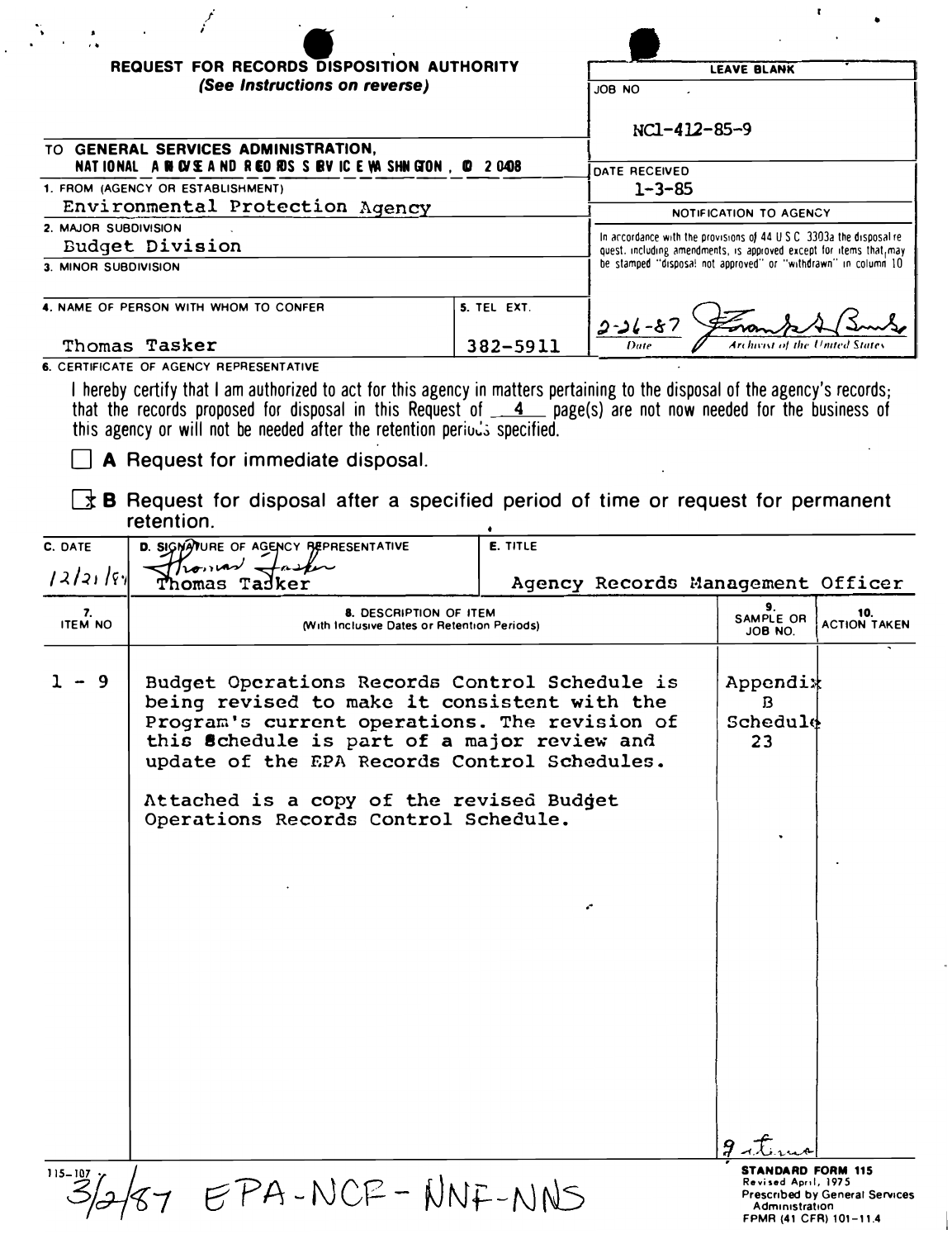|                    | U.S. ENVIRONMENTAL PROTECTION AGENCY-RECORDS CONTROL SCHEDULES                                                                                                                                                                                                                                                                                                                                                                     |                                                                                                                                                                                                                                                                              |  |
|--------------------|------------------------------------------------------------------------------------------------------------------------------------------------------------------------------------------------------------------------------------------------------------------------------------------------------------------------------------------------------------------------------------------------------------------------------------|------------------------------------------------------------------------------------------------------------------------------------------------------------------------------------------------------------------------------------------------------------------------------|--|
|                    | TITLE OF SCHEDULE                                                                                                                                                                                                                                                                                                                                                                                                                  | COVERAGE OF SCHEDULE                                                                                                                                                                                                                                                         |  |
|                    | BUDGET OPERATIONS RECORDS                                                                                                                                                                                                                                                                                                                                                                                                          | <b>AGENCYWIDE</b>                                                                                                                                                                                                                                                            |  |
| <b>ITEM</b><br>NO. | NAME AND DESCRIPTION OF RECORD/FILE                                                                                                                                                                                                                                                                                                                                                                                                | RETENTION PERIOD AND DISPOSITION                                                                                                                                                                                                                                             |  |
| $\mathbf{1}$ .     | EPA Initial Agency Budget File, 1971-1972. A historical<br>Tite of the first EPA budget. Records show funds and<br>personnel transferred to EPA from Interior, HEM, Agricul-<br>ture and other Federal agencies.                                                                                                                                                                                                                   | Retention: Permanent.<br>Disposition: Keep in office for 7 years, then<br>transfer to the PRO. Keep in FRC for 20 years,<br>then offer to the National Archives.                                                                                                             |  |
| 2.                 | Apportionment and Allotment Books. Record copies of<br>documents showing the status of appropriation/allotments.<br>Records consist of Apportionment and Reapplication Schedule<br>(SF-132) showing pudgetary resource application, Records of<br>Allowances and Allotments, Allotment Notice, Treasury War-<br>rant, and other related records. Also includes microfiche<br>copies produced in accordance with 36 CFR, Part 1230. | Retention:<br>a. Paper Records. Retain 1 year.<br>b. Microfiche Copies. Permanent.<br><del>Dispeci</del> tion:                                                                                                                                                               |  |
|                    |                                                                                                                                                                                                                                                                                                                                                                                                                                    | a. Paper Records. Retain I year. Woop in office<br>current plus 1 additional year, then destroy after<br>receipt of microfiche copies.<br>b. Microfiche Copies. Keep in office for 10<br>years; then offer to the National Archives in<br>accordance with 41-CPR-101-11-503. |  |
| 3.1                | Resources Management Information System (RMIS). Creates,<br>tracks, modifies, and analyzes the current budget, composes<br>budget allocations, and performs historical trend analysis<br>of the EPA budget.<br>a. Budget Planning File. Represents various versions of<br>the budget historial process from the initial draft through                                                                                              | 36 CFR1230<br>$\mathbf{r}_\mathrm{max}$<br>$\sim 10$                                                                                                                                                                                                                         |  |
|                    | the final approved budget.<br>1) Initial in-house budget (OMB REQ TAPE)<br>2) Budget as sent to Congress (PRES. BUDGET TAPE)<br>3) Final Approved Budget (FINAL OPCON TAPE)                                                                                                                                                                                                                                                        | $\omega \neq 2$ .<br>Retention: Permanent.<br>Disposition: Transfer a tape copy of these<br>files with the appropriate documentation to<br>NARA two-months after the end of the budget<br>vear.                                                                              |  |
|                    | 4) All other versions of the budget.                                                                                                                                                                                                                                                                                                                                                                                               | Retention: See disposition below.<br>Disposition: Destroy when no longer needed for<br>analysis or to document budget office activities.                                                                                                                                     |  |

 $\label{eq:2.1} \mathcal{L}(\mathcal{L}(\mathcal{L})) = \mathcal{L}(\mathcal{L}(\mathcal{L})) = \mathcal{L}(\mathcal{L}(\mathcal{L})) = \mathcal{L}(\mathcal{L}(\mathcal{L})) = \mathcal{L}(\mathcal{L}(\mathcal{L}))$ 

 $\mathbf{R}^{(k+1)}$ 

 $\tilde{\phantom{a}}$ 

 $\mathcal{L}$ 

 $\mathcal{O}(\mathbb{R}^3)$  . The set of the set of the set of the set of the set of the set of the set of the set of the set of the set of the set of the set of the set of the set of the set of the set of the set of the set of the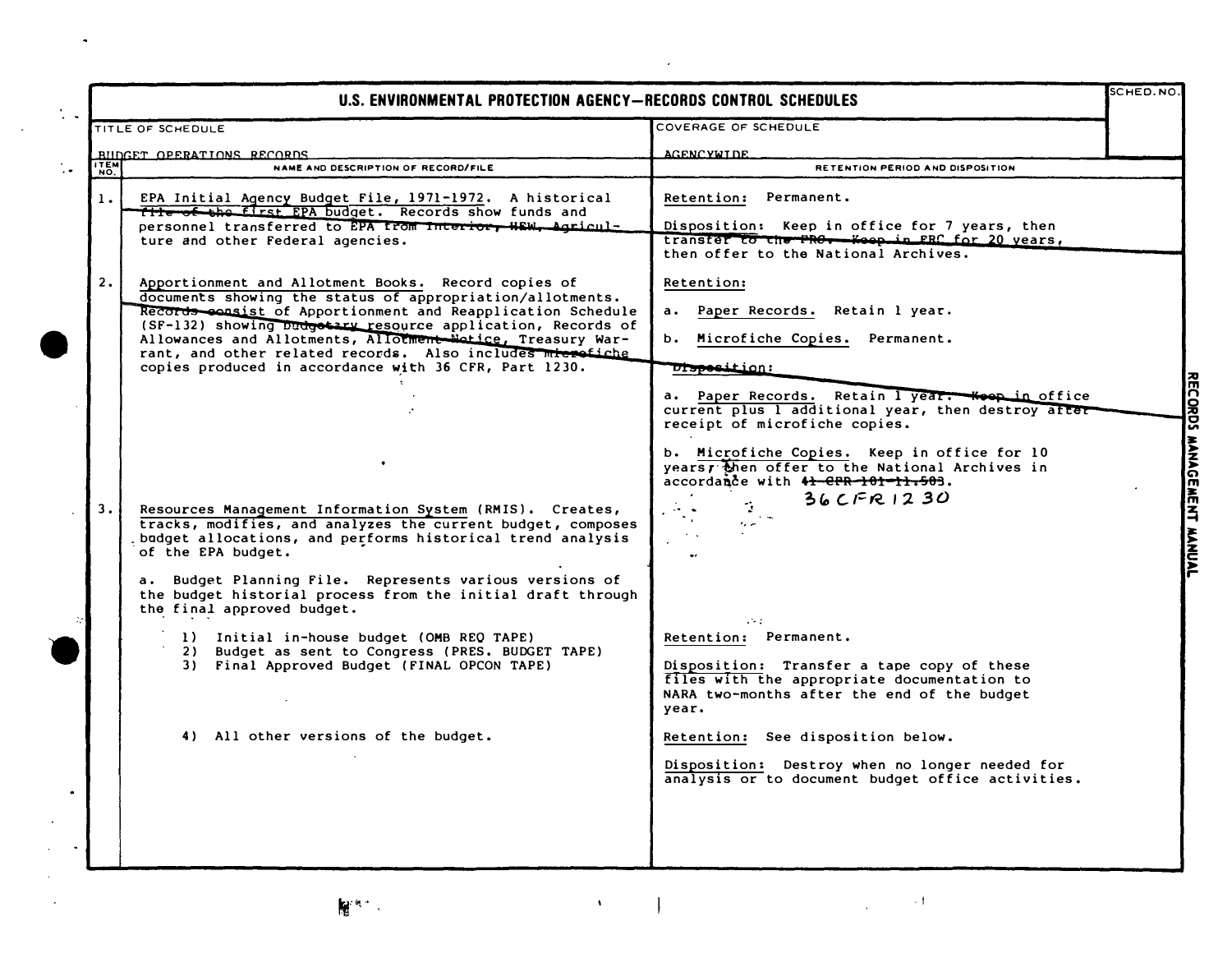|                                           | U.S. ENVIRONMENTAL PROTECTION AGENCY-RECORDS CONTROL SCHEDULES                                                                                                                                                                                                                                                                    |                                                                                                                                                                   |  |
|-------------------------------------------|-----------------------------------------------------------------------------------------------------------------------------------------------------------------------------------------------------------------------------------------------------------------------------------------------------------------------------------|-------------------------------------------------------------------------------------------------------------------------------------------------------------------|--|
| COVERAGE OF SCHEDULE<br>TITLE OF SCHEDULE |                                                                                                                                                                                                                                                                                                                                   |                                                                                                                                                                   |  |
|                                           | BUDGET OPERATIONS RECORDS                                                                                                                                                                                                                                                                                                         | AGENCYWIDE                                                                                                                                                        |  |
| <b>ITEM</b>                               | NAME AND DESCRIPTION OF RECORD/FILE                                                                                                                                                                                                                                                                                               | RETENTION PERIOD AND DISPOSITION                                                                                                                                  |  |
|                                           | b. Budget Execution File. Identifies spending for each<br>budget item at specific intervals.                                                                                                                                                                                                                                      |                                                                                                                                                                   |  |
|                                           | 1) Year-end reports.                                                                                                                                                                                                                                                                                                              | Retention: Permanent.<br>$\alpha$<br>Disposition: Transfer to tape copy with<br>appropriate documentation to NARA two-months<br>after the end of the budget year. |  |
|                                           | 2) All other versions. 0.                                                                                                                                                                                                                                                                                                         | Retention: See disposition below.                                                                                                                                 |  |
|                                           |                                                                                                                                                                                                                                                                                                                                   | Disposition: Destroy when no longer needed for<br>analysis or to document budget office activities.                                                               |  |
| 4.                                        | Change Request Books. Includes record copies of forms used<br>to request and authorize changes in previously approved                                                                                                                                                                                                             | Retention: Retain 1 year.                                                                                                                                         |  |
|                                           | budget allowance for Agency programs and projects. Records<br>consist of correspondence and memorandum initiating the<br>request, change request/notification forms, evaluation<br>forms, and other supporting papers.                                                                                                            | Disposition: Keep in office current nlus<br>l additional fiscal year, then destroy.<br>$-2\frac{1}{2}$                                                            |  |
| 5.                                        | Resource Requirements Reports. Computer produced reports<br>showing the status of the Agency budget by allowance<br>holders. Report shows changes in the budget at various<br>stages of congressional and White House approval, and by<br>several breakdowns (i.e., quarterly, annual, by appropria-<br>tion authorization etc.). | Retention; See disposition below.<br>Disposition: Destroy outdated Reports when<br>revised reports are received.                                                  |  |
| 6.                                        | Budget Hearing Files. Include transcripts of hearings<br>boford Secate and House Budget Committees. Used to jus-                                                                                                                                                                                                                  | Retention: Retain 1 year.                                                                                                                                         |  |
|                                           | tify and support EPA budget before congress: Transcripts<br>show testimony of Agency program and management officials.<br>Also includes supporting documents as program plans, etc.                                                                                                                                               | Disnositibn: Break file at end of year. Keep<br>in office for 1 year, then destroy.                                                                               |  |
|                                           |                                                                                                                                                                                                                                                                                                                                   |                                                                                                                                                                   |  |
|                                           |                                                                                                                                                                                                                                                                                                                                   |                                                                                                                                                                   |  |
|                                           |                                                                                                                                                                                                                                                                                                                                   |                                                                                                                                                                   |  |
|                                           |                                                                                                                                                                                                                                                                                                                                   |                                                                                                                                                                   |  |

 $\mathbf{H}$ 

 $\ddot{\phantom{0}}$ 

 $\frac{1}{2}$